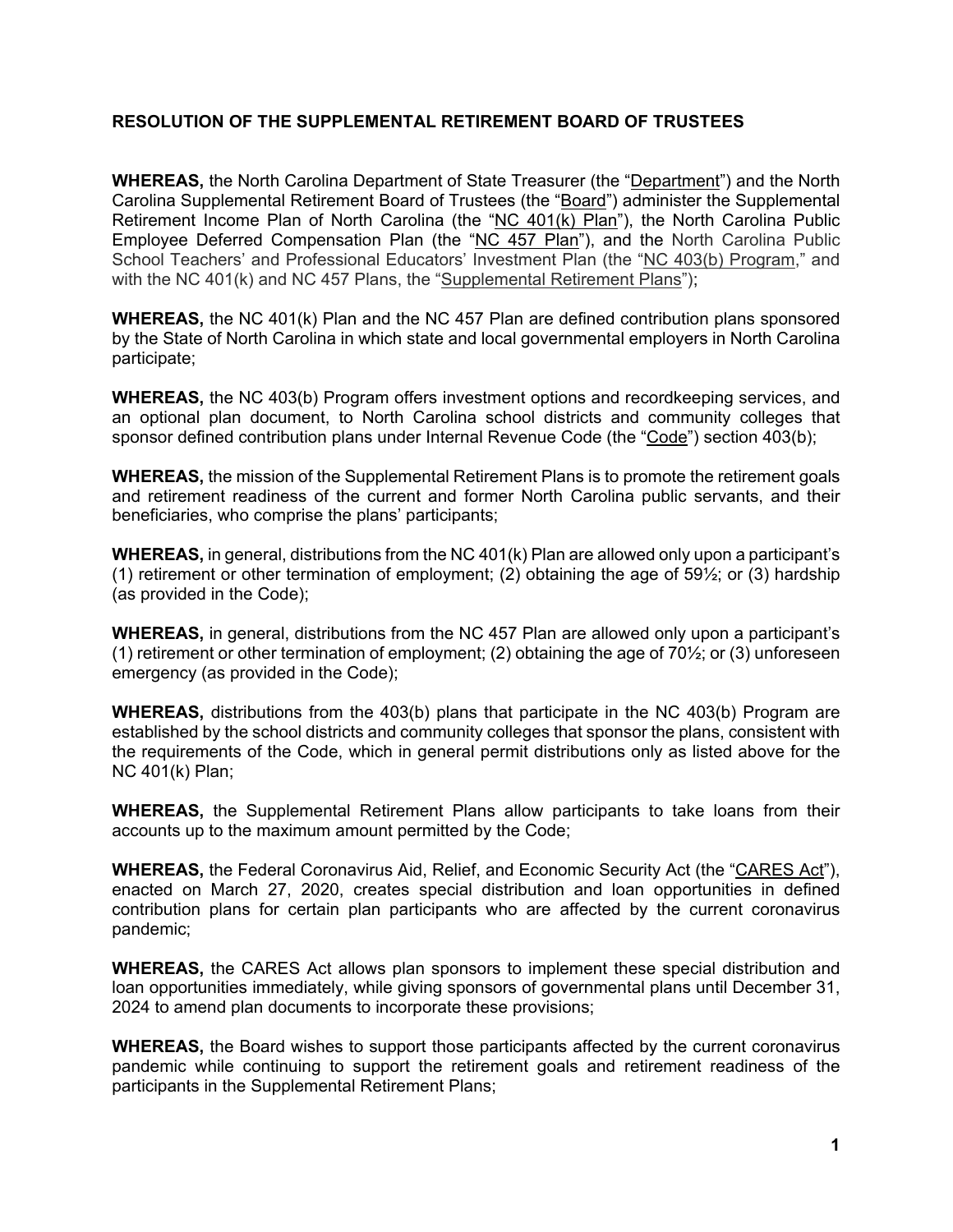**WHEREAS,** the Board wishes to permit participants to take coronavirus-related distributions (as defined in the CARES Act, "CRDs") up to a maximum of \$100,000 from the NC 401(k) Plan and the NC 457 Plan;

**WHEREAS,** the Board wishes to permit a participant to repay a CRD within three years of taking the distribution, regardless of whether the participant took the CRD from a Supplemental Retirement Plan or another eligible plan;

**WHEREAS,** the Board wishes to amend the *Loan Policy for the NC 401(k) and NC 457 Plans* (the "Loan Policy") to the provisions of the CARES Act that defer the loan repayments of certain CRD-eligible participants for one year;

**WHEREAS,** the Board wishes to permit participants to self-certify that they are CRD-eligible, as provided in the CARES Act;

**WHEREAS,** the Board wishes to support CRDs and the repayment of CRDs for those 403(b) plans in the NC 403(b) Program that elect to offer them;

**WHEREAS,** the Board acknowledges that guidance and regulations from the Federal government regarding these CARES Act provisions ("Federal Guidance") have yet to be promulgated and recognizes the regulatory and compliance uncertainty regarding the implementation of these provisions, but in order to assist those who are affected by the current coronavirus pandemic, the Board wishes to proceed as quickly as administratively possible to implement these provisions in the Supplemental Retirement Plans

## **NOW, THEREFORE,** be it

## **RESOLVED,** that:

## **A. Coronavirus-related Distributions**

- 1. Through December 31, 2020, participants in the NC 401(k) Plan and the NC 457 Plan shall be permitted to take coronavirus-related distributions ("CRDs"), as defined in Section 2202(a)(4)(A) of the CARES Act, up to a maximum of \$100,000. The \$100,000 maximum is a combined maximum between the NC 401(k) Plan and the NC 457 Plan.
- 2. The NC 403(b) Program shall provide CRDs to participants to the extent that sponsors of the participating 403(b) plans permit CRDs, consistent with the CARES Act and the Code. The amount of any CRDs taken by a participant from the NC 403(b) Program shall be deducted from the \$100,000 maximum that the participant is permitted to take in CRDs from the NC 401(k) and NC 457 Plans.

#### **B. Repayment of Coronavirus-related Distributions**

1. Within three years of taking a CRD from one of the Supplemental Retirement Plans, a participant shall be permitted to repay the amount of the CRD to one of the Supplemental Retirement Plans to the extent provided in Section 2202(a)(3) of the CARES Act.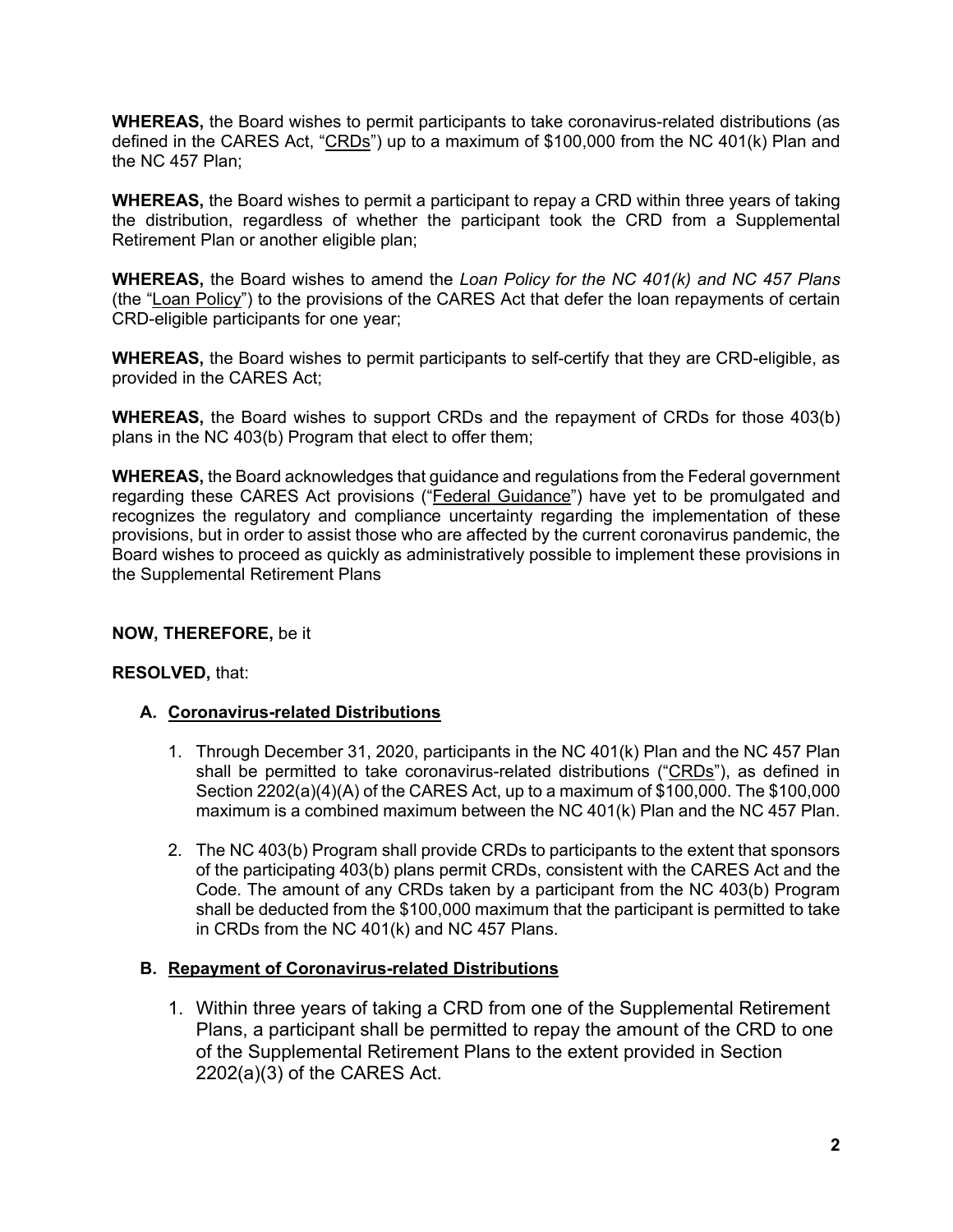2. Within three years of taking a CRD from a plan other than one of the Supplemental Retirement Plans, a participant shall be permitted to repay the amount of the CRD to one of the Supplemental Retirement Plans to the extent provided in Section 2202(a)(3) of the CARES Act.

# **C. Increased Loan Maximum**

- 1. For 180 days beginning on March 27, 2020, raise the maximum loan amount for CRD-eligible participants to the lesser of \$100,000 or 100% of the participant's account balance.
- 2. Permit a CRD-eligible participant to take a second loan for 180 days beginning on March 27, 2020.

## **D. Deferral of Loan Repayments**

- 1. The Board hereby incorporates into the Loan Policy the provisions of Section 2202(b)(2) of the Cares Act, which extends the loan term by one year for CRD-eligible participants who have a loan repayment date scheduled for the period between March 27, 2020 and December 31, 2020 (the "Loan Deferral Provisions")
- 2. The Board directs the Department and Prudential Retirement Insurance and Annuity Company ("Prudential"), the third-party administrator for the Supplemental Retirement Plans, to implement the Loan Deferral Provisions in the administration of the Loan Policy for CRD-eligible participants who request a loan deferral on or before December 31, 2020.

## **E. Self-certification by Participants**

- 1. The Supplemental Retirement Plans shall permit a participant to self-certify, without the need of supporting documentation, that the participant satisfies the requirements for a CRD in Section  $2202(a)(4)(A)(ii)$ .
- 2. The Supplemental Retirement Plans may rely on a participant's self-certification, without further inquiry, that the participant satisfies the requirements for a CRD in Section 2202(a)(4)(A)(ii).

## **F. Amendments to Plan Documents**

- 1. The Department shall draft amendments to the plan documents of the Supplemental Retirement Plans and the Loan Policy to incorporate the provisions and implementation of this resolution.
- 2. The Department shall present such amendments to the Board for approval on or before December 31, 2020, unless otherwise directed by the Board.

## **G. Direction and Authorization**

1. The Department and Prudential shall implement this resolution according to the CARES Act, the Code, and any Federal Guidance.